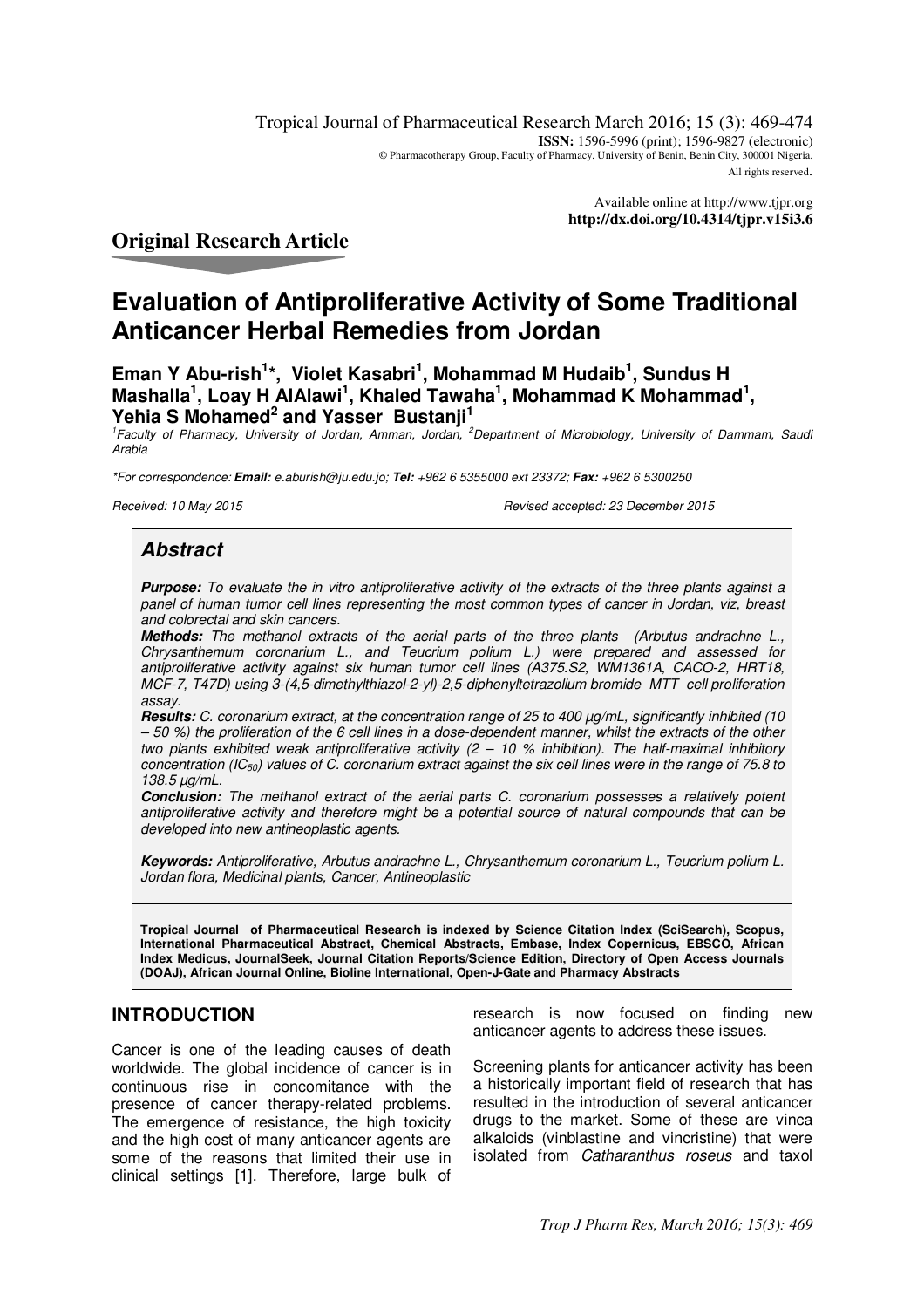(paclitaxel) that was isolated from Taxus brevifolia in the 1970s [2].

Plant-derived natural products are a potential source of cheap antineoplastic agents. Currently, this is of particular importance in developing countries where cancer-related economic burden is high [3]. Therefore, various research groups in these counties are investigating medicinal plants for cytotoxic activities [4-5].

In Jordan, one of the developing countries, cancer is the second leading cause of death after heart diseases, and the resources assigned for cancer treatment are limited [6]. Hence, searching for medicinal plants with antineoplastic activity is becoming popular among the scientific community in Jordan [7-9]. According to the cancer registry in Jordan, breast cancer is the most common type of cancer followed by colorectal carcinoma [6]. Therefore, it is important to find cheaper alternative to the conventional anticancer agents used for the treatment of these types of cancer. Skin cancer, for example, despite its low incidence in Jordan, is traditionally treated with topical herbal preparations as they provide a relatively safe and readily available choice of therapy for this type of cancer [6].

Arbutus andrachne L., Chrysanthemum coronarium L. and Teucrium polium L. are three medicinal plants from Jordan flora, and are of Mediterranean origin [10].These plants have been used in folk medicine for the management of a range of medical conditions including<br>cancer. and have several reported reported pharmacological activities that are relevant to anticancer activity [11-12]. However, little is known about the antiproliferative effects of these plants on breast, colorectal and skin cancer. Consequently, the aim of the current study is to investigate the in vitro antiproliferative activity of these plants on human tumor cell lines representing the aforementioned types of cancer.

# **EXPERIMENTAL**

### **Plant materials**

Aerial parts of the plants under investigation (Arbutus andrachne L., Chrysanthemum coronarium L., and Teucrium polium L.) (see Table 1) were collected from Northern Jordan. Verification of the taxonomic identity of each plant was performed by Dr. Khaled Tawaha (Faculty of Pharmacy, Amman, Jordan) and voucher specimens of the plants were deposited there (Table 1).

| <b>Plant scientific</b><br>name (voucher<br>code) | Family         | Common<br>name               | Local<br><b>Arabic</b><br>name<br>(Jordan) | Part<br>used    | Reported<br>pharmacological<br>activities                                                                                                                                                                                                                                           | Ethnopharmacologi<br>cal uses                                                                                            |
|---------------------------------------------------|----------------|------------------------------|--------------------------------------------|-----------------|-------------------------------------------------------------------------------------------------------------------------------------------------------------------------------------------------------------------------------------------------------------------------------------|--------------------------------------------------------------------------------------------------------------------------|
| <b>Arbutus</b><br>andrachne L. (AA-<br>MJ)        | Ericaceae      | Grecian<br>strawberry        | Qayqab                                     | Aerial<br>parts | Weak<br>antiproliferative<br>effect $[7]$ ;<br>Antioxidant effect<br>$[13]$                                                                                                                                                                                                         | Kidney disease, blood<br>tonic and cancer [10]                                                                           |
| Chrysanthemum<br>coronarium L.<br>$(CC-MJ)$       | Asteracea<br>е | Crown<br>daisy or<br>Garland | <b>Besbas</b><br>or<br>Bassoum             | Aerial<br>parts | Antioxidant:<br>antiangiogenic<br>action $[11]$ ;<br>cytotoxic activity<br>(volatile oils) [14];<br>activation of type-1<br>immunity [12];<br>Xanthine oxidase<br>inhibitory effect<br>[15]; antihypercho-<br>lesterolemic and<br>antihyperglycemic<br>activities in rats<br>$[16]$ | Antispasmodic, edible<br>(cheese preparation)<br>[10]; diuretic [14]                                                     |
| Teucrium Polium<br>$(TP-MJ)$                      | Lamiacea<br>e  | Felty<br>Germande<br>r       | Jeada                                      | Aerial<br>parts | Anti-inflammatory,<br>antioxidant,<br>cytotoxic.<br>hepatoprotective,<br>antispasmodic,<br>hypolipidemic,<br>hypoglycemic [17]                                                                                                                                                      | Anti-inflammatory,<br>antispasmodic,<br>Anti-flatulent, anti-<br>diabetic, for kidney<br>stones and for cancer<br>$[17]$ |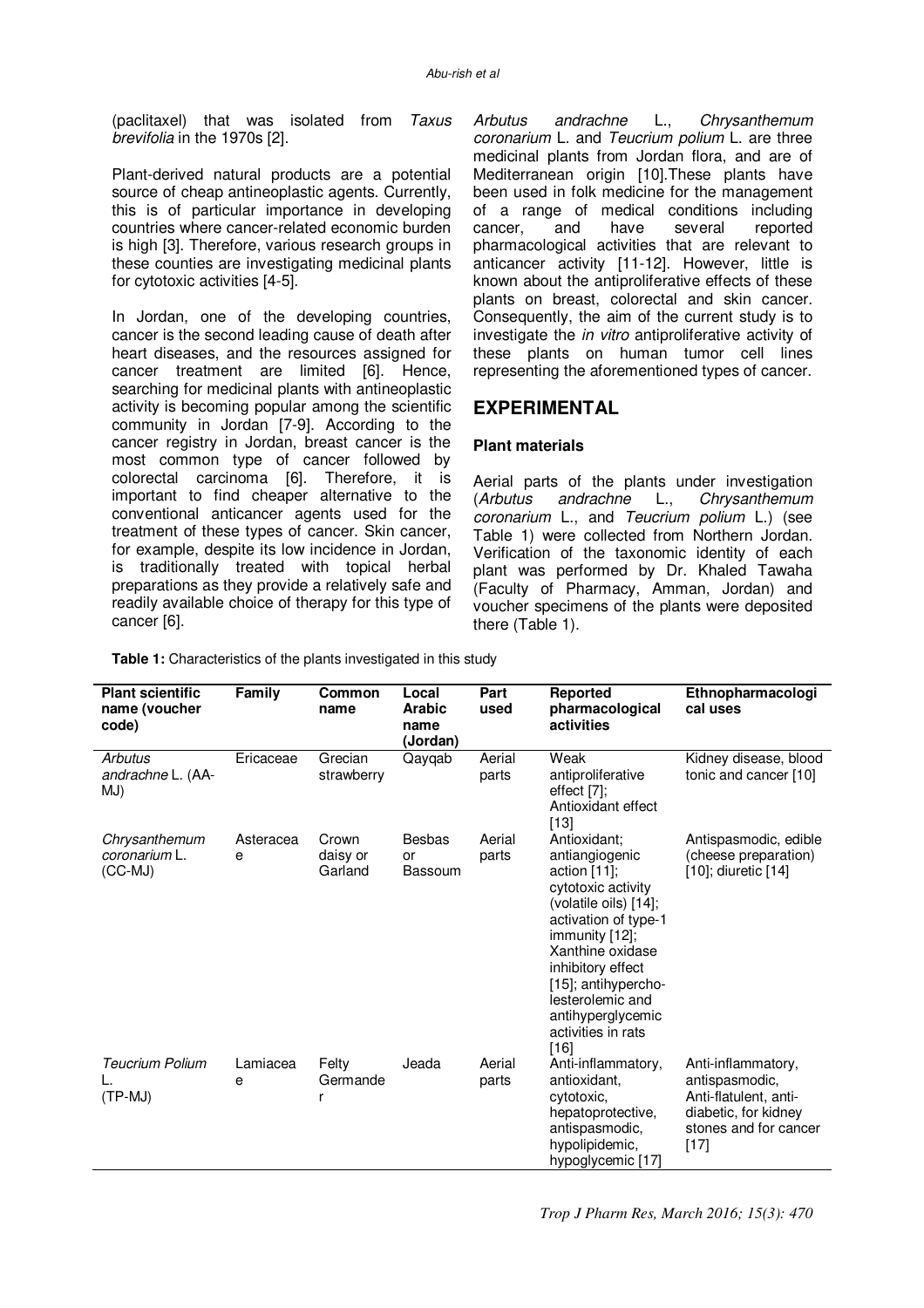### **Plant extraction**

The plant materials were air-dried under shade at room temperature (22 – 23  $^{\circ}$ C), and then separately homogenized into fine powder. The powdered materials were stored in airtight amber glass containers prior to extraction. Ten grams of the plant powder were soaked in 500 mL of methanol, in a shaking water bath, at 37 ºC (Labtech, Korea) for 5 days. The extract was then centrifuged at 1500 g for 10 min and the solvent in the recovered supernatant was evaporated under reduced pressure using a rotary evaporator (Heidolph Laborota, Germany). The solid residues were then dissolved in DMSO to prepare stock solutions and stored at -20 ºC for further use.

#### **Cell cultures**

Six solid human tumor cell lines (summarized in Table 2) were cultured in RPMI-1640 medium (Lonza) supplemented with 10 % fetal bovine serum (Gibco), 10 mM HEPES buffer (pH 7.3), 2 mM L-glutamine, 50 µg/mL gentamicin, 100 U/mL penicillin and 100 μg/mL streptomycin sulfate (all from Lonza). The cultures were maintained at 5 %  $CO<sub>2</sub>$  in a humid environment at 37 ºC. Viable cell count was determined by trypan blue dye exclusion method.

#### **Cytotoxicity and MTT cell viability assays**

Cells in their log phase of growth were used to prepare the cultures in a flat-bottomed 96-well microplate. Based on optimization experiments, the two malignant melanoma cell lines were seeded at a final count of  $4 \times 10^4$  cells/200 µl/well while the rest of the cell lines were seeded at a count of 2 x 10<sup>4</sup> cells/200  $\mu$ l/well. Cultures were then incubated for 24 h before they were left untreated (complete growth media only) as a cell growth control, treated with 6.25, 12.5, 25, 50, 100, 200, 400 µg/mL 400, 200, 100, 50, 25, 12.5 or 6.25 µg/mL of the plant extracts (test samples), or treated with the corresponding final concentration of DMSO only (0.04, 0.08, 0.16, 0.32, 0.65, 1.3, 2.6 %) as a solvent control. For the screening test, cultures were treated with 100 µg/mL of the plant extract or 0.65 % of DMSO as

described above. Each treatment group was prepared in triplicate wells. Cultures were then incubated for another 72 h before measurement of cell viability using MTT (3-(4, 5 dimethylthiazol-2-yl)-2,5-diphenyltetrazolium bromide) assay (sigma). Twenty microliters of 5 mg/mL MTT solution in PBS were added to each well and incubated for 3 h at 37 °C to allow the formation of the purple formazin crystals within the viable cells. The supernatants were discarded and the crystals were then left to dissolve in 200 µL of DMSO for 10 min at 37 °C, giving a purple-colored solution of formazin. Absorbance was measured at 570 nm using a microplate reader (BioteK, USA). Cell viability (Cv, %) was determined as in Eq 1.

Cv (%) = (At/Ac)100 ………………………… (1)

where At and Ac are the absorbance of the test sample and control (blank solvent), respectively.

 $IC_{50}$ , defined as the concentration at which 50 % of cell viability was inhibited, was computed.

#### **Statistical analysis**

Data are expressed as mean ± standard deviation SD  $(n = 3)$ . Statistical analysis was with Prism 5 software (GraphPad, USA) by one-way ANOVA. Differences were considered significant  $p < 0.05$ .

# **RESULTS**

### **Antiproliferative activity**

As shown in Table 3, C. coronarium consistently reduced cell viability in all the cell lines, to varying extent, except CACO-II cells. In contrast, both A. andrachne and T. polium did not exhibit antiproliferative activity against any of the cell lines except for A375.S2 malignant melanoma cell line  $(~40$  and 60 % inhibition, respectively). which is attributed to the variable responsiveness of the different cell lines. C. coronarium was therefore considered to have a potential antiproliferative effect compared to the other two plants.

| Table 2: Cell lines used in this study |
|----------------------------------------|
|----------------------------------------|

| Cell type       | <b>Cell line</b> | <b>Description</b>             |
|-----------------|------------------|--------------------------------|
| Epithelial-like | MCF-7            | Breast adenocarcinoma          |
| Epithelial      | T47D             | ductal epithelial breast tumor |
| Epithelial      | CACO-2           | Colorectal adenocarcinoma      |
| Epithelial      | HRT18            | Rectum adenocarcinoma          |
| Epithelial-like | A375.S2          | Malignant melanoma             |
| Melanocyte      | WM1361A          | Malignant melanoma             |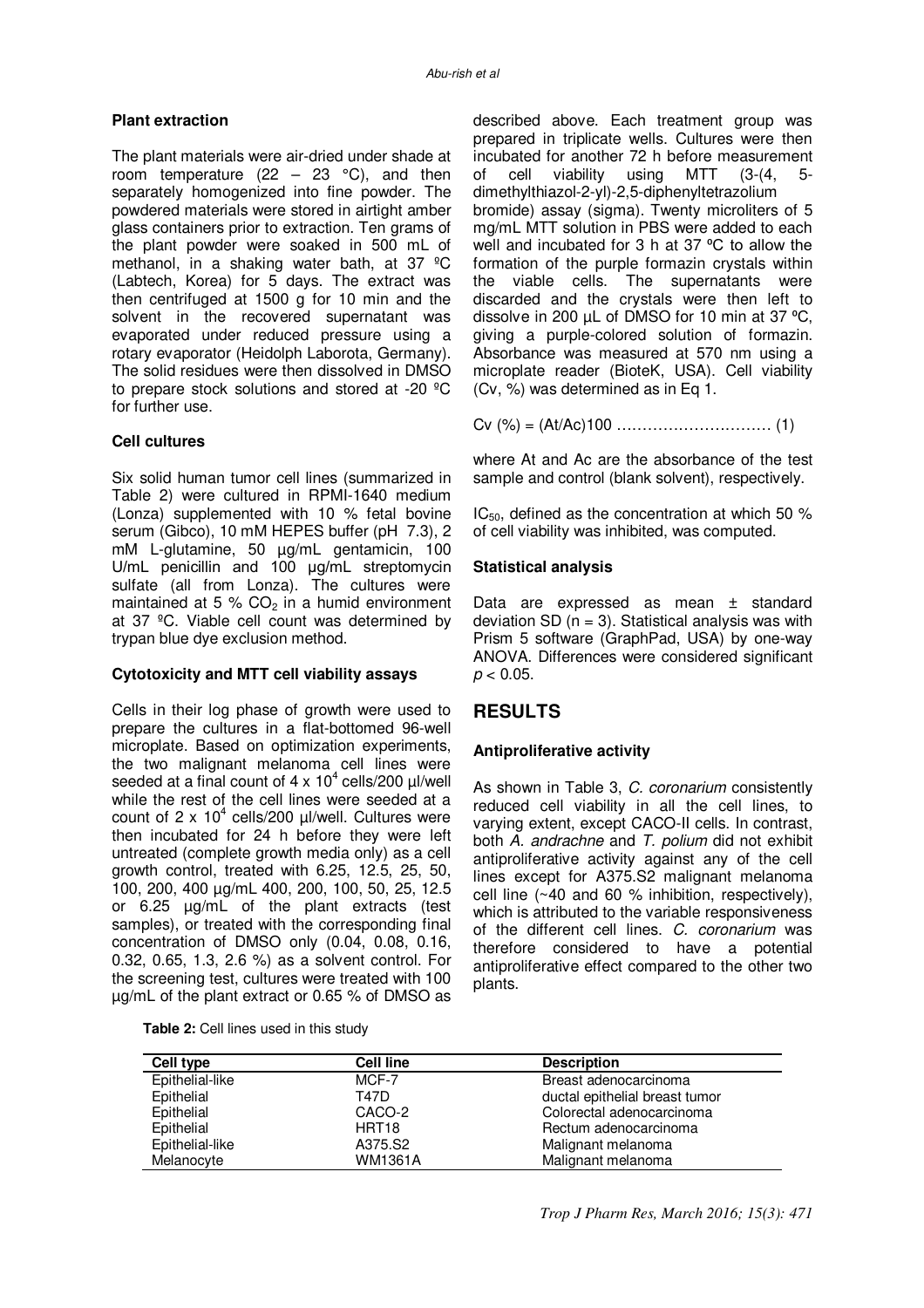Table 3: Cell viability of six tumor cell lines after treatment with 100 µg/mL of the methanol extract of the investigated plants for 72 h

| <b>Cell line</b> |                                | <b>Plant</b>                   |                        |
|------------------|--------------------------------|--------------------------------|------------------------|
|                  | <b>Arbutus</b><br>andrachne L. | Chrysanthemum<br>coronarium L. | <b>Teucrium polium</b> |
|                  |                                |                                |                        |
| MCF-7            | $97.79 \pm 6.45$               | $91.45 \pm 2.33$               | $118.5 \pm 11.28$      |
| <b>T47D</b>      | $108.8 \pm 33.44$              | $22.62 \pm 12.23$              | $98.5 \pm 2.99$        |
| CACO-2           | $121.2 \pm 3.00$               | $94.75 \pm 3.12$               | $102.2 \pm 1.82$       |
| HRT18            | $90.1 \pm 6.3$                 | $44.37 \pm 3.39$               | $89.78 \pm 7.44$       |
| A375.S2          | $40.56 \pm 5.99$               | $79.83 \pm 2.63$               | $61.1 \pm 4.46$        |
| <b>WM1361A</b>   | $115.5 \pm 2.96$               | $70.97 \pm 3.19$               | $99.64 \pm 3.53$       |

Data are presented as mean  $\pm$  SD (n = 3)









Figure 1: *In vitro* antiproliferative activity of the methanol extract of *C. coronarium* against 6 tumor cell lines. Cells were left untreated, treated with various concentrations of C. coronarium extract (6.25, 12.5, 25, 50, 100, 200 or 400 µg/mL), or treated with the corresponding concentration of DMSO as a solvent control. Cultures were left for 72 hours before determination of cell viability using MTT assay. (a) Cell viability of two human breast tumor cell lines. (b) Cell viability of two human rectal tumor cell lines. (c) Cell viability of two human malignant melanoma cell lines. Data are presented as normalized mean values  $\pm$  SD (n = 3). \*, p < 0.05; \*\*, p < 0.01; \*\*\*, p  $< 0.001$ 

*Trop J Pharm Res, March 2016; 15(3): 472* 

**HRT18**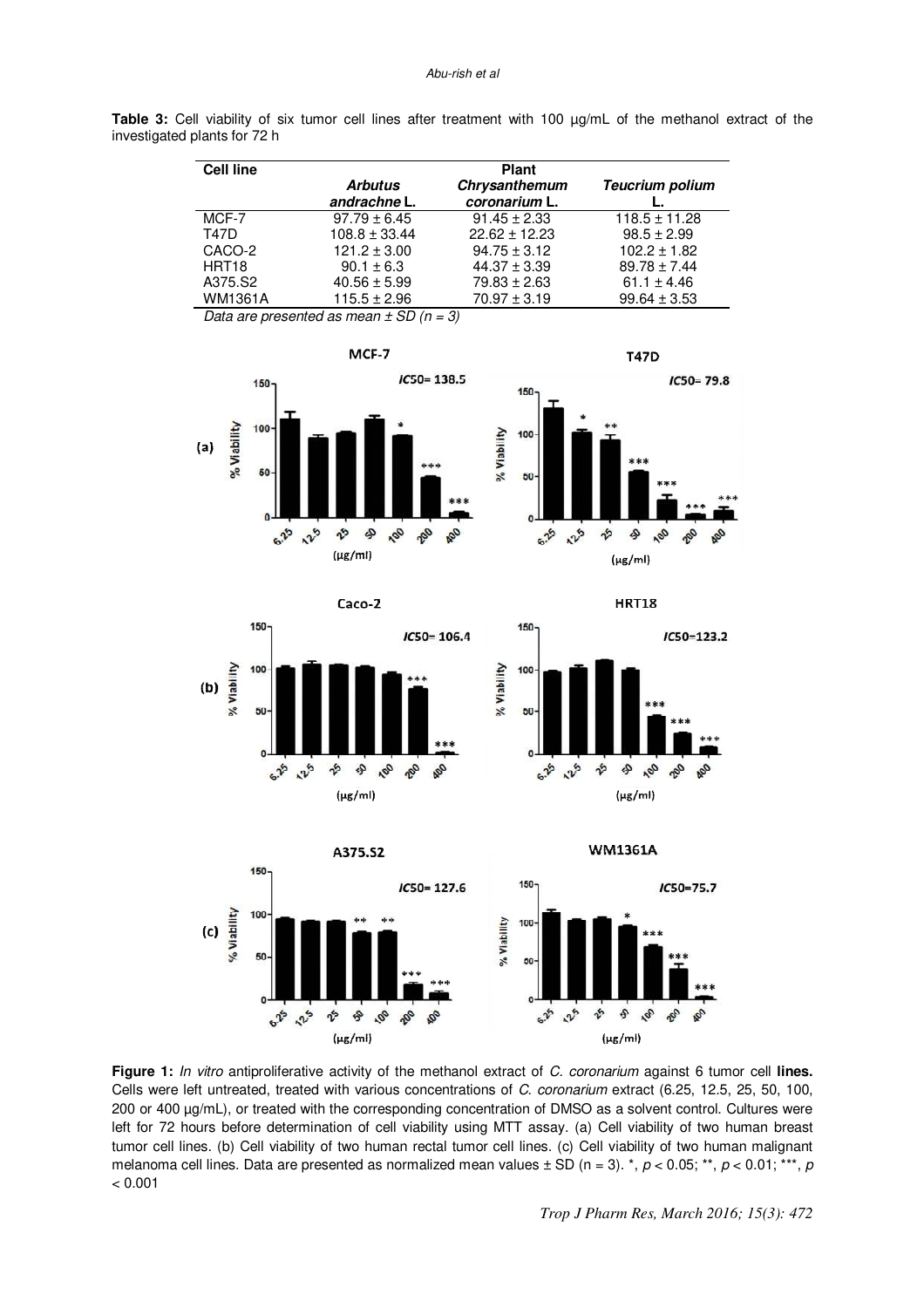# **DISCUSSION**

In Jordan, the search for medicinal plants with antitumor activity is becoming popular. This is in keeping with the increasing demand for a relatively cheaper and safer substitute to the<br>established anticancer agents. To our established anticancer agents. To our knowledge, little evidence is known about the antiproliferative effect of A. andrachne, C. coronarium and T. polium, in spite of their use in traditional medicine for cancer treatment. In the present study, there is evidence of the antiproliferative activity of C. coronarium extract against three types of human tumor cell lines (breast cancer, colorectal cancer and skin cancer). However, the methanolic extract of A. andrachne and T. polium did not exhibit significant effects (except for A375.S2 cell line) at the concentration used.

Based on the screening test, C. coronarium extract consistently inhibited the proliferation of the six cell lines at 100 µg/mL. Variable degrees of antiproliferative activity was achieved against the different cell lines. The highest activity was demonstrated against malignant melanoma cell line (WM1361A) and ductal epithelial breast tumor cell line (T47D) with  $IC_{50}$  of 75.7 and 79.8 µg/mL, respectively. Whilst MCF-7 breast carcinoma cell line was least sensitive (IC $_{50}$  = 138.5  $\mu$ g/mL). In addition to the antiproliferative activity of the plant extract we show here, several previous reports demonstrated multiple pharmacological activities of C. coronarium extracts that support its potential anticancer activity. Choi et al had demonstrated antiangiogenic effect of campesterol, a phytosterol isolated from C. coronarium, which inhibited fibroblast growth factor-mediated endothelial cell proliferation in vitro [11]. In addition, C. coronarium extract resulted in the activation of type-1 immunity in vitro through induction of IFNγ production by murine natural killer cells in vitro [12]. Considering the volatile oil extract of C. coronarium, Marongiu et al had demonstrated cytotoxic activity of this extract against Hela and Vero cells [14]. Therefore, C. coronarium might be of a promising therapeutic value in the treatment of cancer. This, however, requires further investigation of the anticancer activity of some known chemical constituents of the plant such as quinic acid derivatives and sesquiterpene lactones [18].

In literature, few species of the genus Chrysanthemum are reported to have anticancer activity. C. morifolium, for example, was reported to exhibit anti-mutagenic activity due to its flavonoids contents [19], while, cytotoxic activity

was observed for C. segetum and C. flosculosus [14].

With respect to the antiproliferative activity of T. polium and A. andrachne, the methanolic extracts of both plants exhibited weak antiproliferative effect against the tumor cell lines (at 100 µg/mL). This is in keeping with the results obtained by another study in Jordan, which showed only a relatively weak antiproliferative effect of the ethanolic extracts of either plants [7]. However, considering T. polium, other studies in Iran demonstrated an *in vitro* cytotoxic effect of the methanol and the ethanol extracts of this plant against a range of human tumor cell lines (Skmel-3, Saos-2, SW480, MCF-7, KB, EJ and A431, A549, BT20, and PC12) [20]. Besides, the essential oils of T. polium ssp. capitatum (from Greece) exhibited in vitro antiproliferative effect against CACO-2 cell line [34]. This discrepancy might be attributed to the possible chemical polymorphism (chemotypes) among T. polium plants growing in different countries, and to the possible variable responses of the different tumor cell lines used in various studies.

## **CONCLUSION**

The data obtained in this study suggest that the methanol extract of C. coronarium has potential antiproliferative activity against several human tumor cell lines. This new insight into the anticancer activity of this plant positions it as a source of lead compounds which are promising for the development of new treatments for some cancer types.

# **ACKNOWLEDGEMENT**

The authors wish to thank the Deanship of Academic Research (DAR) at the University of Jordan for financial support for this work.

### **REFERENCES**

- 1. Ferlay J, Soerjomataram I, Ervik M, Dikshit R, Eser S, Mathers C, Rebelo M, Parkin DM, Forman D, Bray F. GLOBOCAN v1.0, Cancer incidence and mortality worldwide: IARC CancerBase No. 11[Internet]. Lyon, France: International Agency for Research on Cancer; 2013. Available from: <http://globocan.iarc.fr,>accessed on 14/10/2014.
- 2. McChesney JD, Venkataraman SK, Henri JT. Plant natural products: Back to the future or into extinction? Phytochemistry 2007; 68(14): 2015–2022.
- 3. Orang-Ojong BB, Munyangaju JE, Wei MS, Lin M, Wei G, Foukunang C, Zhu Y. Impact of natural resources and research on cancer treatment and prevention: A